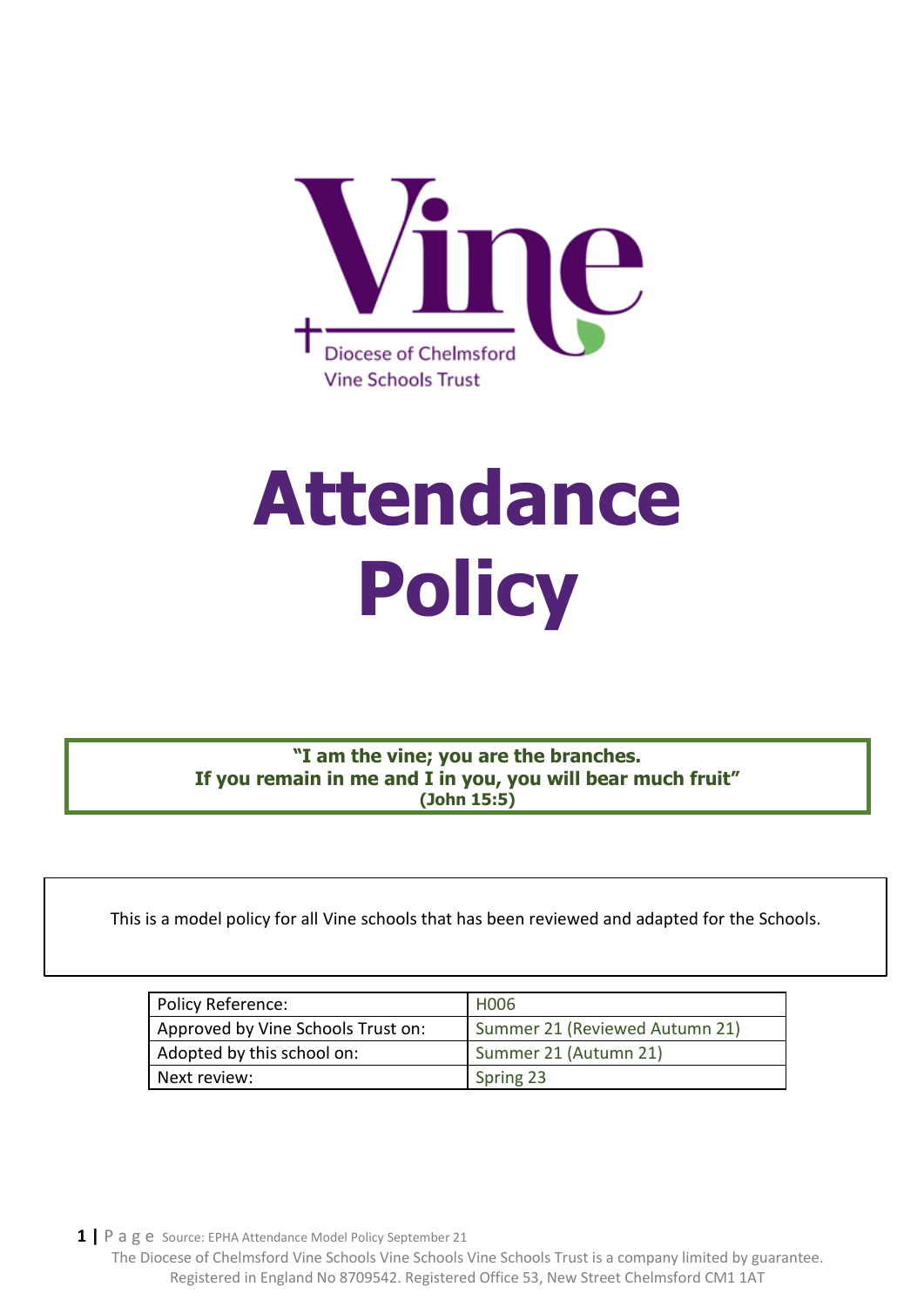

## **Vision & Values**

**V Valuing every person I Inspiring great teaching N Nurturing academic excellence and Christian Character E Excelling, unlocking great potential**

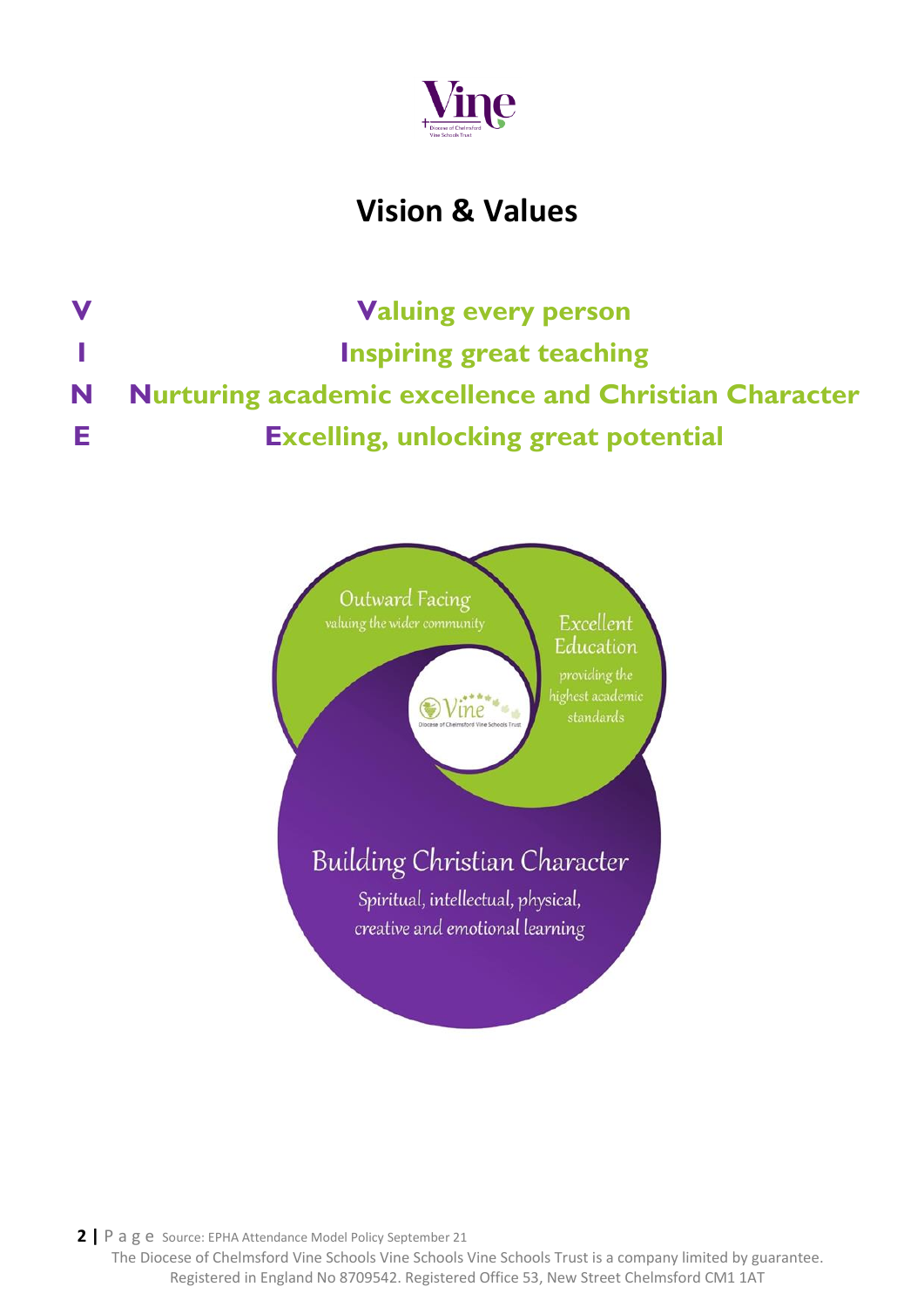#### **Changes to previous edition**

Page 4- Addition of paragraph on Covid 19 Page 5 – Addition of paragraph on reluctant attenders Page 7 – Addition of paragraph on first day calling Page 9 – Addition of paragraph on deletion from roll Minor wording changes

#### **CONTENTS**

| 2.             |  |
|----------------|--|
| 3 <sub>1</sub> |  |
| <u>4.</u>      |  |
| 5.             |  |
| <u>6.</u>      |  |
| 7.             |  |
| <u>8.</u>      |  |
|                |  |
|                |  |
|                |  |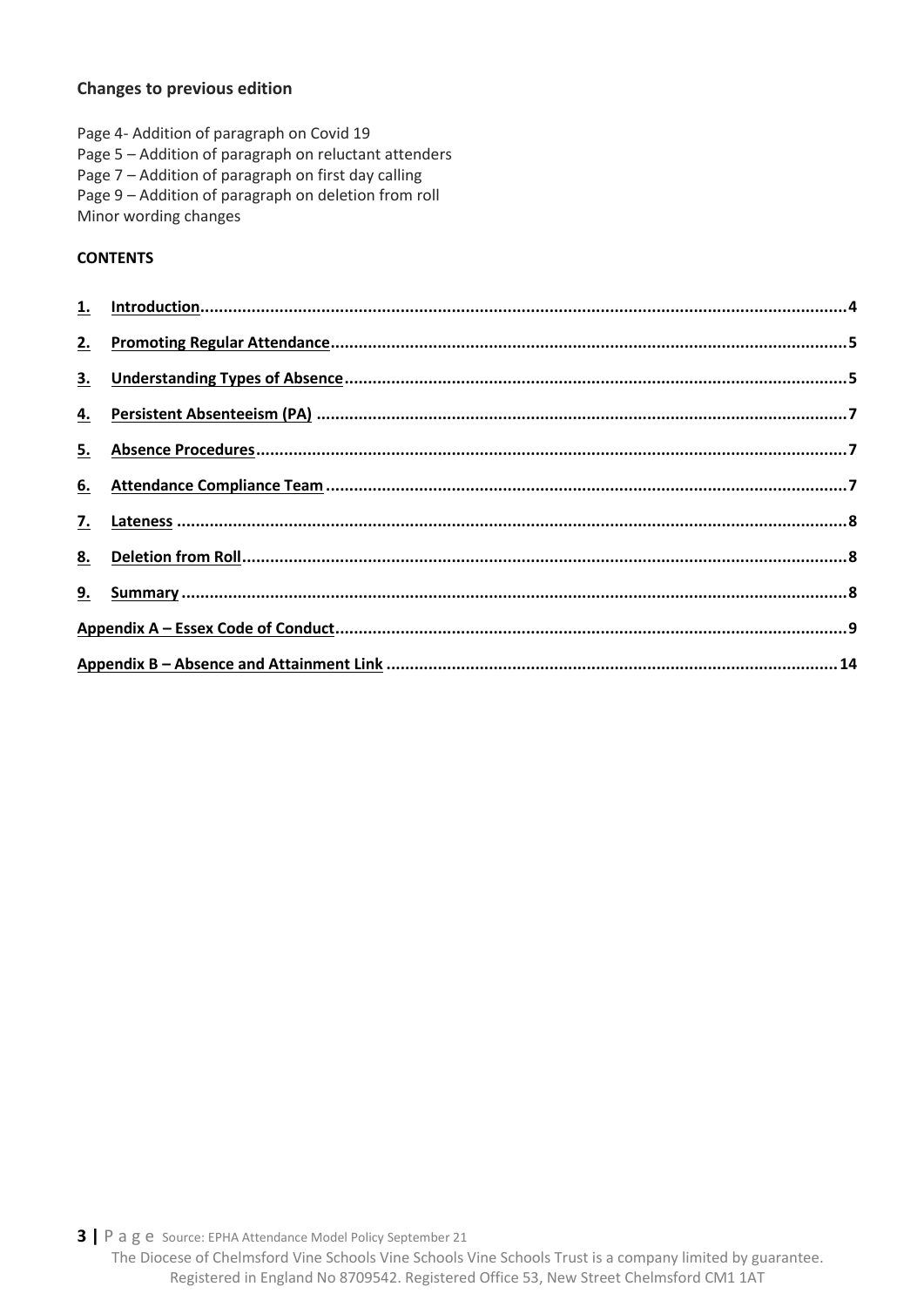#### <span id="page-3-0"></span>**Covid-19 pandemic**

This school will implement all DfE policies and guidelines relating to attendance during the Covid-19 pandemic. From September 2020 the expectation is that all pupils will attend school and the Pupil Attendance Policy will be reinstated and implemented.

If parents or students have concerns about attendance during the pandemic they should speak to the school office in the first instance. The school's risk assessment refers to attendance and the steps that the school will take to promote attendance at the current time.

#### **1.Introduction**

#### **Our Vision for St James' CofE Primary School:**

**Our aim is that the children who attend our school leave us fully prepared as resilient, compassionate, empathetic, global citizens, who understand the challenges of a modern world and as Christians, what is needed to thrive within it.**

**We work tirelessly to fulfil our pupil's full potential to be successful, aspirational adults, that can have an impact on both their local community and the global one. Our Christian values and concept-based curriculum underpin this aim and together we are able to open doors of opportunity for each and every child's future.**

The Vine Trust Board and St James' CofE Primary School recognises that positive behaviour and good attendance are essential in order to raise standards of pupil attainment and to give every child/young person the best educational experience possible.

This policy is written with the above statement in mind and underpins our school ethos to:

- $\triangleright$  Promote children's welfare and safeguarding.
- $\triangleright$  Ensure every pupil has access to the full-time education to which they are entitled.
- $\triangleright$  Ensure that pupils succeed whilst at school.
- $\triangleright$  Ensure that pupils have access to the widest possible range of opportunities at school, and when they leave school.

For our children to gain the greatest benefit from their education it is vital that they attend regularly and be at school, on time, every day the school is open unless the reason for the absence is unavoidable. **It is a rule of this school that pupils must attend every day, unless there are exceptional circumstances and it is the headteacher, not the parent, who can authorise the absence.**

Any absence affects the pattern of a child's schooling and regular absence will seriously affect their learning. Any pupil's absence or late arrival disrupts teaching routines and so may affect the learning of others in the same class. Ensuring a child's regular attendance at school is a parental responsibility and permitting absence from school without a good reason creates an offence in law and may result in prosecution.

This policy has been developed in consultation with Vine directors, members of the Local School's Board, school staff, parents and carers. It seeks to ensure that all parties involved in the practicalities of school attendance are aware and informed of attendance matters in school and to outline the school's commitment to attendance matters. It details the responsibilities of individuals and groups involved and the procedures in place to promote and monitor pupil attendance.

Our policy aims to raise and maintain levels of attendance by:

- ➢ Promoting a positive and welcoming atmosphere in which pupils feel safe, secure and valued.
- ➢ Raising awareness of the importance of good attendance and punctuality.
- $\triangleright$  Ensuring that attendance is monitored effectively and reasons for absences are recorded promptly and consistently.
- **4 |** P a g e Source: EPHA Attendance Model Policy September 21
	- The Diocese of Chelmsford Vine Schools Vine Schools Vine Schools Trust is a company limited by guarantee. Registered in England No 8709542. Registered Office 53, New Street Chelmsford CM1 1AT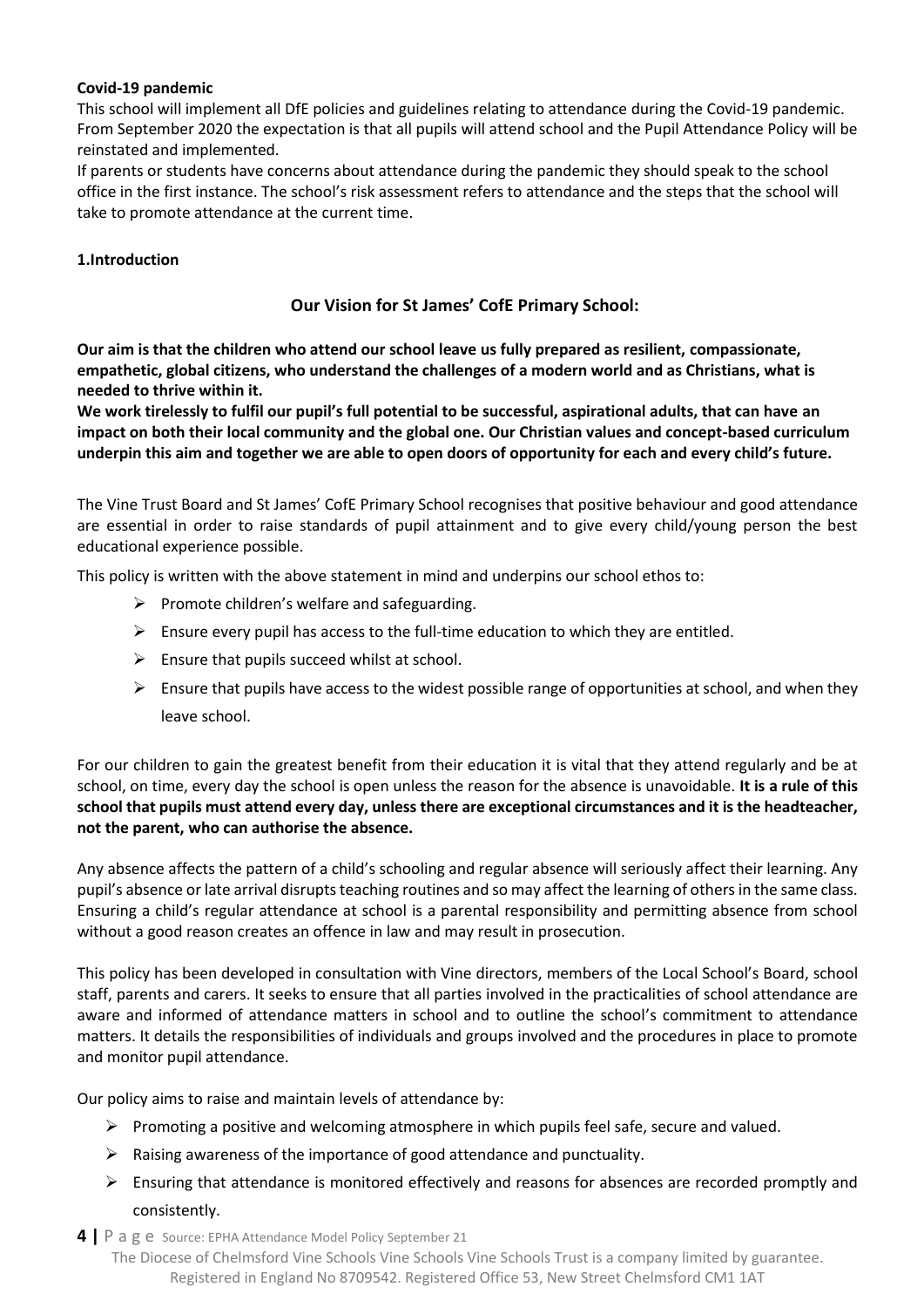#### <span id="page-4-0"></span>**2. Promoting Regular Attendance**

Helping to create a pattern of regular attendance is the responsibility of parents/carers, pupils and all members of school staff.

To help us all to focus on this we will:

- $\triangleright$  Give parents/carers details on attendance where appropriate- e.g. in our newsletters.
- $\triangleright$  Report to parents/carers annually on their child's attendance with the annual school report.
- ➢ Contact parents/carers should their child's attendance fall below the school's target for attendance.
- $\triangleright$  Give recognition for good or improving attendance where appropriate.

 Whilst any child may occasionally have time off school because they are ill, sometimes they can be reluctant to attend school. Any problems with regular attendance are best sorted out between the school, the parents/carers and the child. If a parent/carer thinks their child is reluctant to attend school then we will work with that family to understand the root problem and provide any necessary support. We can use outside agencies to help with this such as the School Nurse, The Local Authority Attendance team, Trust support or a Child and Family Support Worker.

#### <span id="page-4-1"></span>**3. Understanding Types of Absence**

Every half-day absence from school has to be classified by the school (not by the parent/carer), as either AUTHORISED or UNAUTHORISED. This is why information about the cause of any absence is always required. Each half-day is known as a 'session'

**Authorised absences** are mornings or afternoon sessions away from school for a good reason like illness (although you may be asked to provide medical evidence for your child before this can be authorised), medical or dental appointments which unavoidably fall in school time, emergencies or other unavoidable cause.

**Unauthorised absences** are those which the school does not consider reasonable and for which no 'leave' has been given. This type of absence can lead to the Local Authority using sanctions and/or legal proceedings which may include issuing each parent with a Penalty Notice for £120, reduced to £60 if paid within 21 days or referring the matter to the Magistrates Court whereby each parent may receive a fine up to £2500 and/or up to 3 months in prison. If you are found guilty in court you will receive a criminal conviction.

Unauthorised absence includes, however is not exhaustive:

- $\triangleright$  Parents/carers keeping children off school unnecessarily e.g. because they had a late night or for noninfectious illness or injury that would not affect their ability to learn.
- $\triangleright$  Absences which have never been properly explained
- $\triangleright$  Children who arrive at school after the close of registration are marked using a 'U'. This indicates that they are in school for safeguarding purposes however is recorded as an absence for the session
- $\triangleright$  Shopping trips.
- ➢ Looking after other children or children accompanying siblings or parents/carers to medical appointments.
- $\triangleright$  Their own or family birthdays.
- ➢ Holidays taken during term time without leave, not deemed 'for exceptional purposes' by the headteacher- may result in school applying to the local authority to issue a penalty notice or if you have previously been issued a Penalty Notice, the school may request a direct prosecution by the local

**5 |** P a g e Source: EPHA Attendance Model Policy September 21

The Diocese of Chelmsford Vine Schools Vine Schools Vine Schools Trust is a company limited by guarantee. Registered in England No 8709542. Registered Office 53, New Street Chelmsford CM1 1AT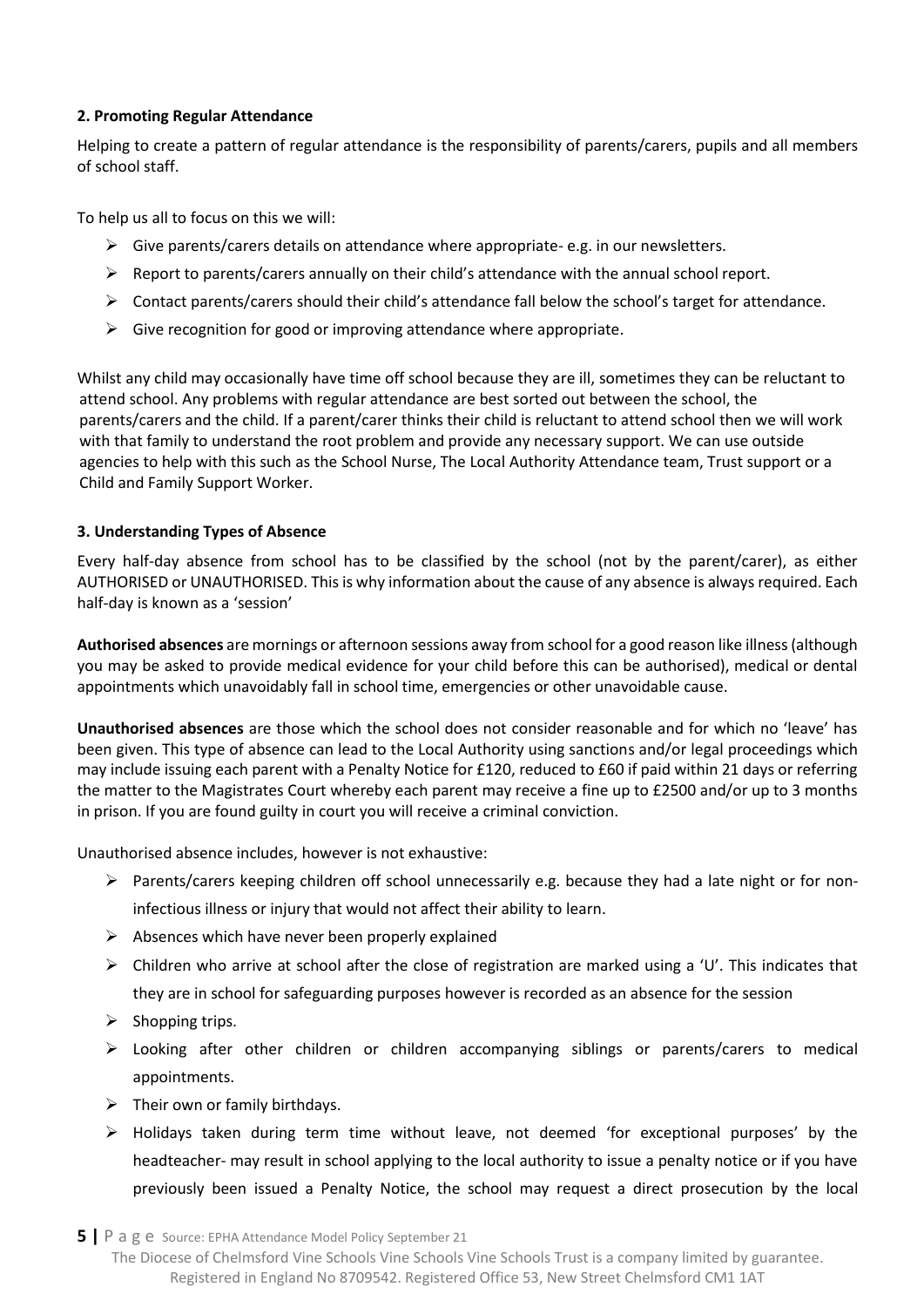authority.

- $\triangleright$  Day trips.
- $\triangleright$  Other leave of absence in term time which has not been agreed.

#### **School Attendance and the Law**

**By law** all children of compulsory school age must receive an appropriate full-time education. Parents/carers have a legal duty to ensure their child attends school regularly at the school at which they are registered.

**There is no entitlement in law** for pupils to take time off during the term to go on holiday. In addition, the Supreme Court has ruled that the definition of regular school attendance is "in accordance with the rules prescribed by the school".

The Education (Pupil Registration) (England) Regulations 2006 were amended in September 2013. All references to family holidays and extended leave have been removed. The amendments specify that headteachers may not grant any leave of absence during term time unless there are "exceptional circumstances" and they no longer have the discretion to authorise up to ten days of absence each academic year.

It is a rule of this school that a leave of absence shall not be granted in term time unless there are reasons considered to be exceptional by the headteacher, irrespective of the child's overall attendance. Only the headteacher or his/her designate (not the local authority or Trust Board) may authorise such a request and all applications for a leave of absence must be made in writing on the prescribed form provided by the school. Where a parent removes a child when the application for leave was refused or where no application was made to the school, the issue of a penalty notice may be requested by this school, in accordance with the Code of Conduct.

A Penalty Notice may be issued where there have been at least 10 consecutive sessions of unauthorised absence for the purpose of a holiday, however, due to the importance of pupils settling into school at the commencement of the school year, Penalty Notices may also be issued if there have been at least 6 consecutive sessions of unauthorised absence during the first two weeks of September due to a term-time holiday.

#### **At this school, 'exceptional circumstances' will be interpreted as:**

... being of unique and significant emotional, educational or spiritual value to the child which outweighs the loss of teaching time (as determined by the headteacher). The fundamental principles for defining 'exceptional' are events that are "rare, significant, unavoidable and short". By 'unavoidable' we mean an event that could not reasonably be scheduled at another time.

#### **We will not consider applications for leave during term time:**

- $\triangleright$  At any time in September. This is very important as your child needs to settle into their new class as quickly as possible.
- $\triangleright$  During assessment and test periods in the school's calendar affecting your child.
- $\triangleright$  When a pupil's attendance record already includes any level of unauthorised absence or they have already been granted authorised leave within that academic year.

Whilst any child may occasionally have time off school because they are ill, sometimes they can be reluctant to attend school. Any problems with regular attendance are best sorted out between the school, the parents/carers and the child. If a parent thinks their child is reluctant to attend school then we will work with that family to understand the root problem and provide any necessary support. We can use outside agencies to help with this such as the School Nurse, Local Authority Officers or Child and Family Support Worker.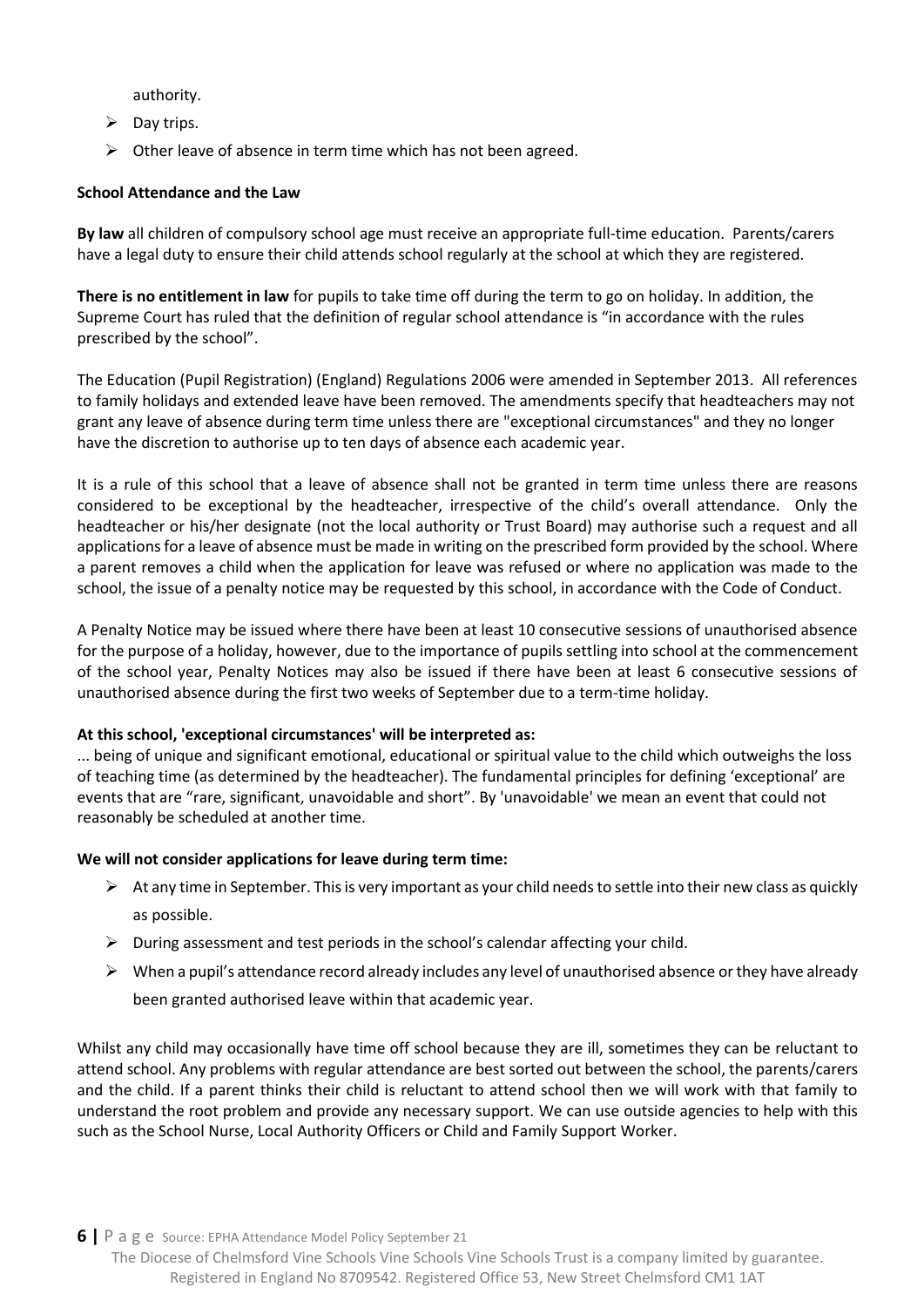#### <span id="page-6-0"></span>**4. Persistent Absenteeism (PA)**

A pupil is defined by the Government as a **'persistent absentee'** when they miss 10% or more schooling across the school year for whatever reason. Absence at this level will cause considerable damage to any child's education and we need a parent/carer's fullest support and co-operation to tackle this.

We monitor all absence, and the reasons that are given, thoroughly. If a child is seen to have reached the PA mark or is at risk of moving towards that mark we will inform the parent/carer. PA pupils are tracked and monitored carefully. We also combine this with academic tracking where absence affects attainment. All our PA pupils and their parents/carers are subject to a school-based meeting and the plan may include: allocation of additional support through the School Nurse, Local Attendance Adviser, Local Authority, Family Solutions or Social Care. We may also use circle time, individual incentive programmes, individual targets and participation in group activities to support us in raising attendance.

#### <span id="page-6-1"></span>**5. Absence Procedures**

If a child is absent from school the parent/carer must follow the following procedures:

- $\triangleright$  Contact the school on the first day of absence **before 9.20 am**. The school has an answer phone available to leave a message if nobody is available to take your call, or call into school personally and speak to the office staff.
- ➢ Contact the school on every further day of absence, again before 9.20am.
- $\triangleright$  Ensure that your child returns to school as soon as possible and you provide any medical evidence if requested to support the absence.

If your child is absent we will:

- $\triangleright$  Telephone or text you on the first day of absence if we have not heard from you however it is your responsibility to contact us.
- ➢ Write to you if your child's attendance is below 95%.
- ➢ Invite you in to school to discuss the situation with our School Welfare Officer, Child and Family Support Worker or Headteacher if absences persist.
- $\triangleright$  Refer the matter to the Local Authority for relevant sanctions if attendance deteriorates following the above actions.

#### **First day calling:**

 The school operates a first day response to absence: we will telephone you if we have not heard from you in the first instance. If we are unable to make contact with parents/carers by telephone; we will telephone emergency contact numbers, send letters home and a home visit may be made in the interests of safeguarding. A referral will be made to Local Authority if no contact has been made with parent/carers by the 10th day of absence, at which point your child will be considered Missing from Education.

#### <span id="page-6-2"></span>**6. Attendance Support Services**

Parents/Carers are expected to contact school at an early stage and to work with the staff in resolving any problems together. This is nearly always successful. If difficulties cannot be sorted out in this way, the school may refer the child to the Local Authority. Local Authority Officers work with schools, families and other professionals to reduce persistent absence and improve overall attendance. If attendance does not improve, legal action may be taken in the form of a Penalty Notice (see Annex A for the Code of Conduct), prosecution in the Magistrates Court or the application of an Education Supervision Order, designed to strengthen parental responsibilities and ensure improved attendance.

Local Authority Attendance Specialists work strategically with schools, families and other professionals to reduce persistent absence and improve overall attendance.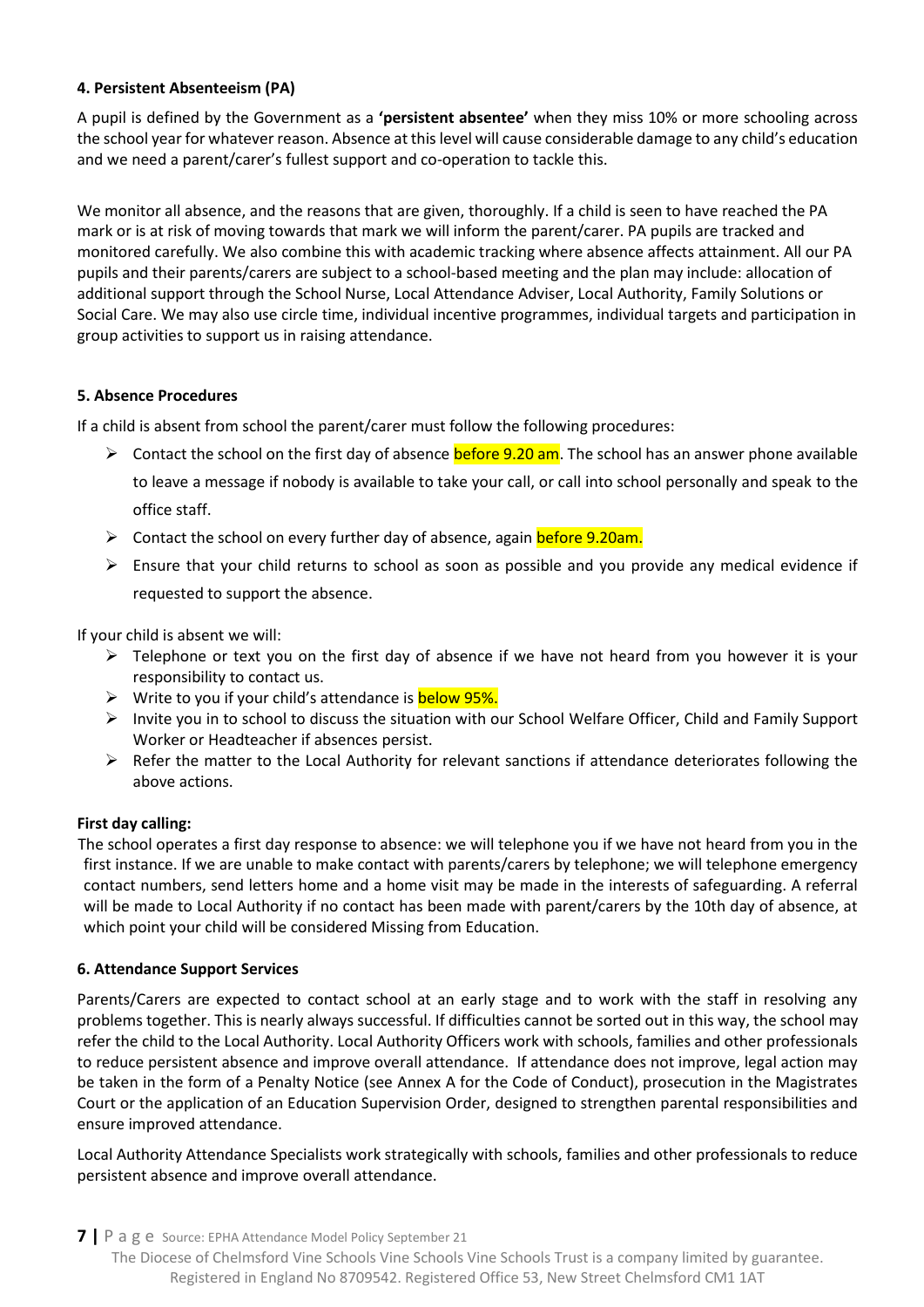#### <span id="page-7-0"></span>**7. Lateness**

Poor punctuality is not acceptable. If a child misses the start of the day they miss vital aspects of learning and do not spend time with their class teacher getting information and news for the day. Late-arriving pupils also cause disruption to lessons, which can be embarrassing for the child and can also encourage absence. Good timekeeping is a vital life skill which will help our children as they progress through their school life and out into the wider world.

#### **How we manage lateness:**

The school day starts at **8.45 am** when children can begin to come into school. Registers are taken at **8.55 am**  and your child will receive a late mark if they are not in by that time. Children arriving after 8.55 am are required to come in to school via the school office if accompanied by a parent or carer, the parent/carer will sign them into our 'Late Book' and provide a reason for their lateness which is recorded. The school may send home 'late notes' in order to keep parents and carers informed. From time to time the Child and Family Support Worker, Executive Headteacher or Head of School will undertake a 'Late Gate' check, greeting late arrivals at the main entrance to the school.

At **9.20am** the registers will be closed. In accordance with the Regulations, if your child arrives after that time they will receive a mark that shows them to be on site, but this will **not** count as a present mark and it will mean they have an unauthorised absence. This may mean that you could face the possibility of a Penalty Notice if the problem persists. If your child has a persistent late record you will be asked to meet with the School Welfare Officer and/or Child and Family Support Worker, but you can approach us at any time if you are having problems getting your child to school on time. We expect parents/carers and staff to encourage good punctuality by being good role models to our children and celebrate good class and individual punctuality.

If leave of absence is authorised, the school will not provide work for children to do during their absence. Parents/Carer are however advised to read with their children and encourage them to write a diary while they are away.

#### <span id="page-7-1"></span>**8. Deletion from Roll**

For any pupil leaving St James' CofE Primary School, other than at the end of year 6 parents/carers are required to complete a 'Pupils moving from school' form which can be obtained from the school office. This provides school with the following information: Child's name, class, current address, date of leaving, new home address, name of new school, address of new school. This information is essential to ensure that we know and safeguard the whereabouts of all of our pupils.

It is crucial that parents/carers keep school updated with current addresses and contact details for key family members in case of emergency.

Under Pupil Regulations 2006, all schools are now legally required to notify their Local Authority of every new entry to the admission register within five days of the pupil being enrolled. In addition to this, every deletion from the school register must also be notified to the Local Authority, as soon as the ground for deletion has been met in relation to that pupil, and in any event no later than the time at which the pupil's name is deleted from the register. This duty does not apply when a pupil's name is removed from the admission register at a standard transition point – when the pupil has completed the final year of education normally provided by that school.

#### <span id="page-7-2"></span>**9. Summary**

The school has a legal duty to publish its absence figures to parents/carers and to promote attendance. Equally, parents/carers have a duty to make sure that their children attend school, on time, every day. All school staff and the Local School's Board are committed to working with parents/carers and pupils as the best way to ensure as high a level of attendance as possible.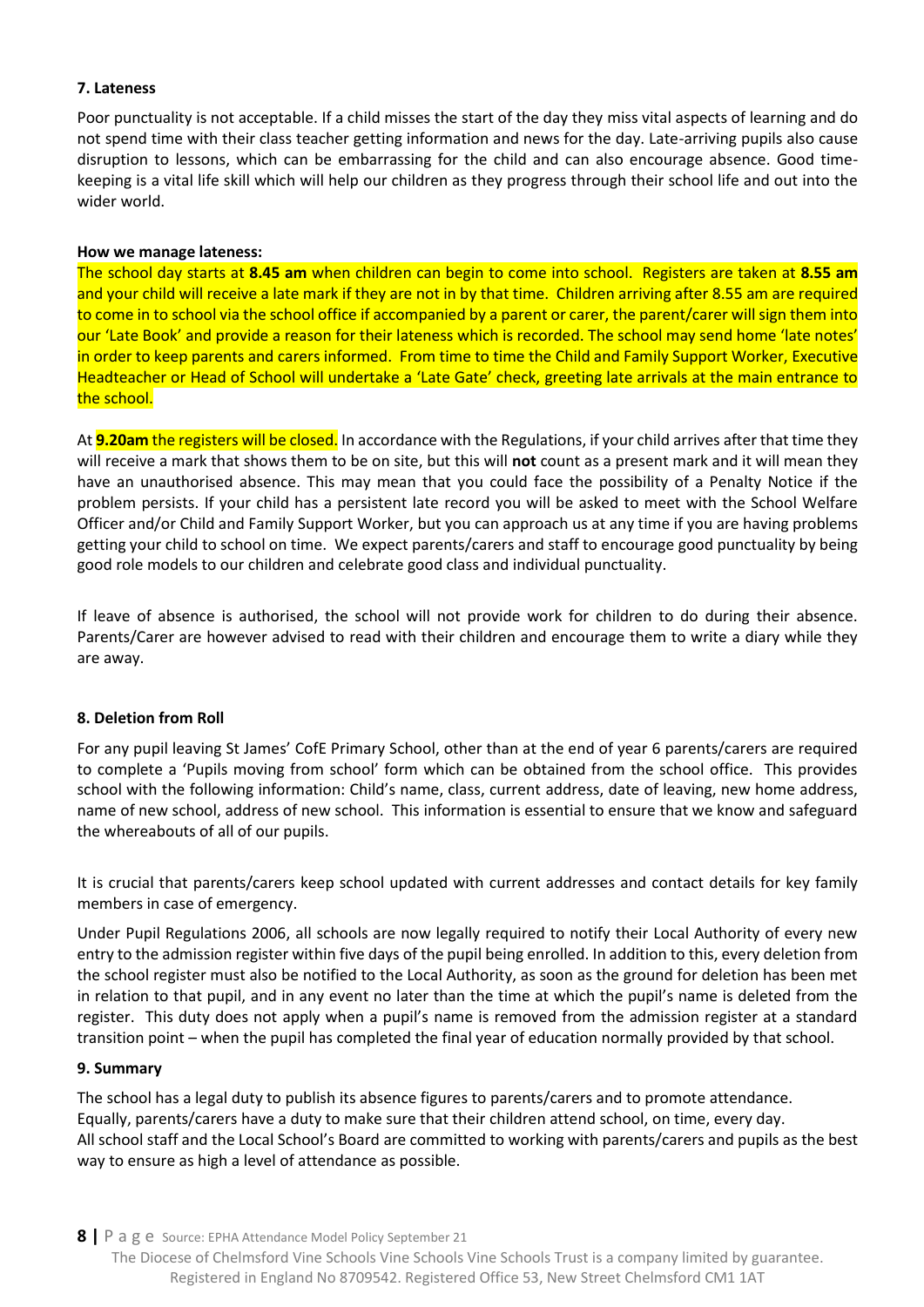### <span id="page-8-0"></span>**Appendix A – Essex Code of Conduct ESSEX CODE OF CONDUCT PENALTY NOTICES FOR PARENTS OF TRUANTS AND PARENTS OF PUPILS EXCLUDED FROM SCHOOL ANTI-SOCIAL BEHAVIOUR ACT 2003 SECTION 23**

The purpose of this local code of conduct is to ensure that the powers are applied consistently and fairly across the Local Authority area to all Essex residents.

The Government requires Local Authorities to issue a code of conduct and any persons issuing Penalty Notices to a parent<sup>1</sup> must do so in accordance with this protocol. Essex County Council is legislatively responsible for administering the Penalty Notice scheme and will do so in accordance with a number of legislative and nonlegislative requirements.

The Essex code has been agreed following consultation with;

- Essex County Council representatives Attendance Compliance Team and Essex Legal Services.
- Representatives from Governing Bodies and Headteachers of Essex Schools
- Essex Police
- Persons accredited under Essex Police's Community Safety Accreditation Scheme (CSAS)

The Code of Conduct is in accordance with the following legislation;

#### **LEGISLATIVE FRAMEWORK FOR EDUCATION PENALTY NOTICES**

The legal framework governing school attendance and the responsibilities of parents of excluded pupils, schools and the LA is set out in a succession of acts, regulations and other guidance.

#### **Education Act 1996**

 $\overline{a}$ 

Under Section 7 of the Act: the parent is responsible for making sure that their child of compulsory school age receives efficient full time education that is suitable to the child's age, ability and aptitude and to any special educational needs that the child may have, this can be by regular attendance at school, or otherwise (the parent can choose to educate their child themselves). If it appears to the LA that a child of compulsory school age is not receiving a suitable education, either by regular attendance at school or otherwise then they must begin procedures for issuing a School Attendance Order under Section 437 of the Education Act 1996.

If a child of compulsory school age who is registered at a school fails to attend the school regularly the parent is guilty of an offence under Section 444(1) of the Education Act 1996. In addition, if it can be proved that a parent knew of the child's non-attendance and failed to act, then they may be found guilty under Section 444(1 A). This offence (known as the higher or aggravated offence) can lead to a warrant being issued compelling a parent to attend court and conviction may result in a higher level fine and/or a custodial sentence.

 $1$  All those defined as a parent under Section 576 Education Act 1996 are parents for the purpose of these provisions. This means that all natural parents, whether they are married or not; any person who, although not a natural parent, has parental responsibility (as defined in the Children Act 1989) for a child or young person; and any person who, although not a natural parent, has care of a child or young person. Having care of a child or young person means that a person with whom the child lives and who looks after the child, irrespective of what their relationship is with the child, is considered to be a parent in education law. Parent means each and every parent coming within the definition (whether acting jointly or separately) and should not be taken to mean that provisions only apply to parent in the singular. As with prosecutions under Section 444 Education Act 1996 a penalty notice may be issued to each parent liable for the offence.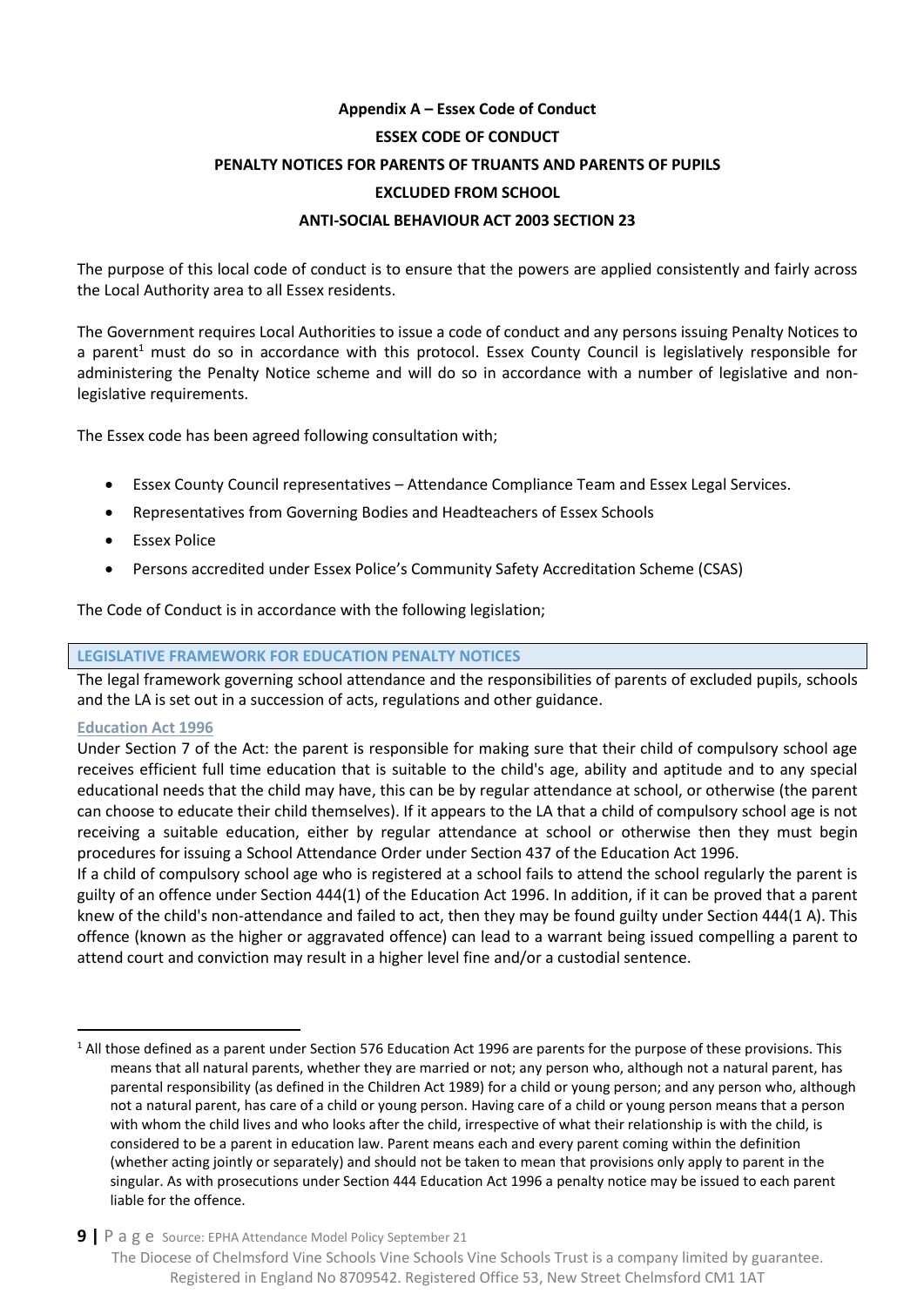On 6 April 2017, in the case of Isle of Wight Council v Platt [2017] UKSC 28, the Supreme Court ruled that the word 'regularly' means 'in accordance with the rules prescribed by the school.'

#### **Anti-social Behaviour Act 2003**

#### <http://www.legislation.gov.uk/ukpga/2003/38/contents>

The Act added two new sections (444A and 444B) to the Education Act. It introduced penalty notices as an alternative to prosecution under Section 444; the issuing of penalty notices is governed by:

- The Education (Penalty Notices) (England) Regulations 2007
- The Education (Penalty Notices) (England) (Amendment) 2013

#### <http://www.legislation.gov.uk/uksi/2013/757/contents/made>

**Children Act 1989**  <http://www.legislation.gov.uk/ukpga/1989/41/section/36> **Crime and Disorder Act 1998**  <https://www.legislation.gov.uk/ukpga/1998/37/section/16> **Education and Inspections Act 2006**  <http://www.legislation.gov.uk/ukpga/2006/40/contents> **The Education (Pupil Registration) (England) Regulations 2006 (Amended 2013)** <http://www.legislation.gov.uk/uksi/2013/756/regulation/2/made>

#### **AUTHORISATION TO ISSUE PENALTY NOTICES**

 $\overline{a}$ 

Primary responsibility for issuing penalty notices rests with the Local Authority (LA). It has been agreed that the Attendance Compliance Team, on behalf of Essex LA, will usually issue penalty notices. The Service will administer the scheme from any funds obtained as a result of issuing penalty notices.

Head Teachers (and Deputy Head Teachers and Assistant Head Teachers authorised by the head teacher) and police, and persons accredited by the community safety accreditation scheme are all able to issue the notices under the Act, although there is no requirement for them to do so.

In Essex it has been agreed that the Police and Head Teachers will not issue penalty notices to parents. Persons accredited through the Community Safety Accreditation Scheme2 are authorised to do so.

#### **CIRCUMSTANCES IN WHICH A PENALTY NOTICE MAY BE ISSUED**

Penalty Notices apply to pupils of statutory school age, which commences the term immediately following the child's 5th birthday and finishes on the last Friday in June of school year in which they turn 16.

Penalty notices will only be issued as a conclusion to a series of processes and when all attempts to address school attendance matters have been unsuccessful. If a previous Penalty Notice has been unsuccessful, rationale and justification should be provided as to why issuing another Penalty Notice would improve the attendance of the student. If schools are not aware of any previous or current legal interventions they must email [attendancecompliance@essex.gov.uk](mailto:attendancecompliance@essex.gov.uk) . A response will be sent within 3 working days. Parents cannot be penalised more than once for the same period of absence.

Domestic and European legislation and case law makes it clear that when serving a formal Notice in criminal proceedings, the recipient must be clearly and unambiguously identified. For the Purpose of issuing a Penalty

<sup>&</sup>lt;sup>2</sup> Accredited companies at time of this publication are Attendance Solutions Essex, Aquinas School Attendance Provisions and NEMAT Support Services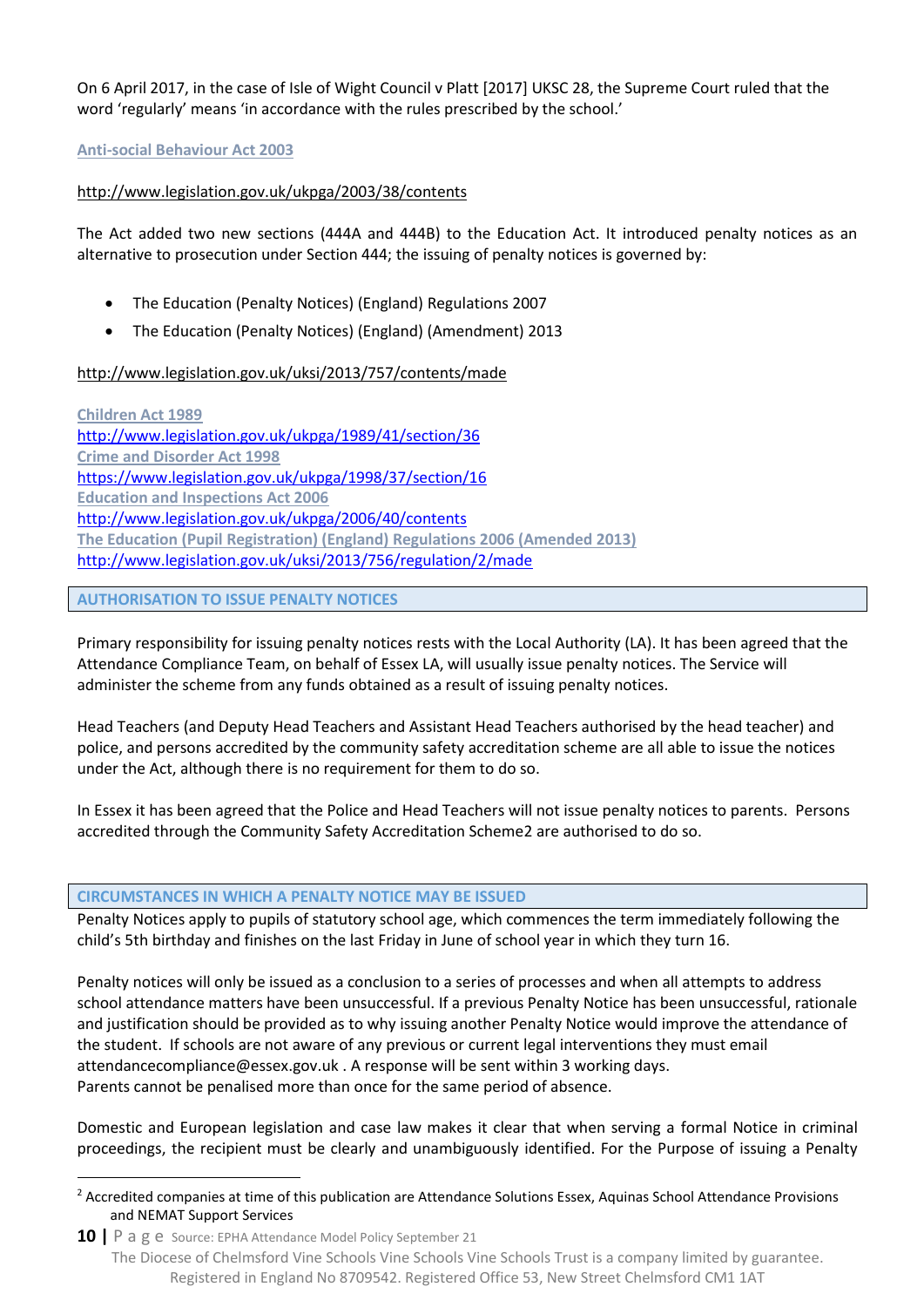Notice under this Code, the parent's first and last name must be cited on the Notice and any covering letter. Essex partners have agreed to use Penalty Notices for the following circumstances however the offence under s444 Education Act 1996 is the same whether issued for unauthorised leave of absence (ULA) or irregular school attendance (ISA):

#### **Penalty notices for unauthorised leave of absence (ULA)<sup>3</sup>**

Penalty Notices may be issued where there have been at least 10 consecutive sessions of unauthorised absence for the purpose of a holiday, whereby a parent made an application to the School which the Head Teacher has deemed not for exceptional circumstances. In addition, a Penalty Notice may also be issued, whereby the parent did not submit a leave of absence request, however the school have reason to believe the absence was for the purpose of a holiday and should not be authorised as parent has not provided any additional evidence which the Head Teacher deems appropriate to support the absence.

In addition to the above criteria, due to the importance of pupils settling into school at the commencement of the school year, Penalty Notices may also be issued if there have been at least 6 consecutive sessions of unauthorised absence during the first two weeks of September due to a term-time holiday.

The Local Authority requests that for Penalty Notices to be issued, parents must be duly warned of the legal ramifications under separate cover if they remove their child from school for the purpose of a holiday. Schools/Academies must reference the use of Penalty Notices within their Attendance Policy which must be available to all parents/carers online and/or in hard copy within the school, accessible to parents to read. Schools should remind parents of the protocol regarding leave of absence during term time.

#### **Penalty Notices for Irregular School Attendance (ISA)**

 $\overline{a}$ 

Penalty Notices may be issued where there has been at least 10 sessions of unauthorised absence during the previous 10 school weeks.

Parents must have been issued with a Legal Action Warning Letter with accompanying Legal fact sheet and given opportunities to inform the school of any factors impacting on their ability to ensure their child attends school regularly. Warning letters are valid for 18 calendar weeks.

The Local Authority advises that the following template is used for irregular school attendance referrals as this has been specifically designed to enable the progression of cases if appropriate. This letter must be on headed paper from the school or accredited persons issuing the notice. The legal fact sheet must be included

[https://schools.essex.gov.uk/pupils/Attendance\\_Compliance/Documents/Legal%20Action%20Warning%20Lette](https://schools.essex.gov.uk/pupils/Attendance_Compliance/Documents/Legal%20Action%20Warning%20Letter%20for%20schools.docx) [r%20for%20schools.docx](https://schools.essex.gov.uk/pupils/Attendance_Compliance/Documents/Legal%20Action%20Warning%20Letter%20for%20schools.docx) .

Failure to adequately issue warning to parents may result in the Penalty Notice being withdrawn or not issued.

All penalty notice referrals or notifications from Accredited Persons must be sent via Essex County Council's online portal and all relevant pre-referral work in accordance with the Local Authority requirements must be uploaded alongside the referral/notification.

The Local Authority must be satisfied that the substantive offence in accordance with s.444 Education Act 1996 has been committed prior to issuing a Penalty Notice.

Evidence of attempts to address attendance concerns within the previous 8 weeks prior to requesting or notifying of a Penalty Notice must be submitted. Satisfactory evidence includes letters, notes of home visits, meetings, telephone calls etc.

N.B. *for ULA and ISA PN's consideration should always be given to whether it is appropriate to issue to absent parents.*

<sup>&</sup>lt;sup>3</sup> Truancy/unauthorised/irregular school attendance refers to absence from school without permission or good reason and the absence is unauthorised by the school.

**<sup>11</sup> |** P a g e Source: EPHA Attendance Model Policy September 21 The Diocese of Chelmsford Vine Schools Vine Schools Vine Schools Trust is a company limited by guarantee. Registered in England No 8709542. Registered Office 53, New Street Chelmsford CM1 1AT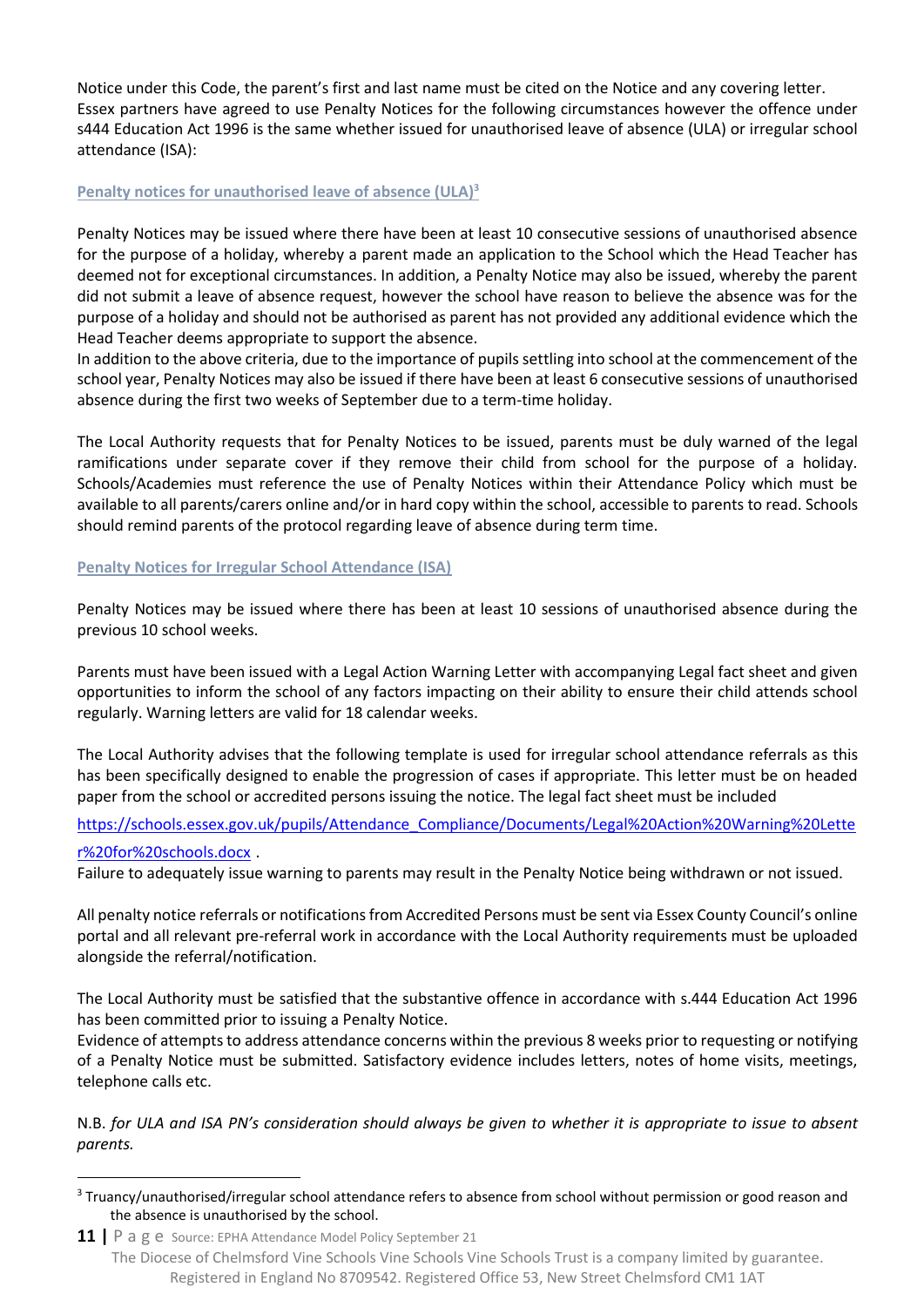#### **Number of Penalty Notices which can be issued for Irregular school attendance/unauthorised leave of absence**

Discretion will be used to enable up to two penalty notices to be issued to each parent for each child within a twelve month period. If the law continues to be broken around school attendance the Attendance Compliance Team may instigate legal proceedings.

**Number of Penalty Notices which can be issued for pupils identified during a school attendance and exclusion sweep** 

School attendance and exclusion sweeps take place in Essex and children stopped are often with parents condoning the absence.

If the Head Teacher has not authorised the absence of a pupil stopped by a Local Authority Officer and Police Officer on a sweep and there has been at least 9 unauthorised absences for that pupil during the preceding 10 schools weeks, school will issue a legal action warning letter to the parent within 14 days. If there are any further unauthorised absences, during the following 18 calendar weeks a referral to the Attendance Compliance Team may be submitted for a Penalty Notice to be issued.

Essex will issue no more than two penalty notices to a parent in a twelve month period for pupils identified on a school attendance and exclusion sweep. If the law continues to be broken around school attendance the Attendance Compliance Team will instigate legal proceedings.

#### **Excluded children**

When a child is excluded from school, the parent will be responsible for ensuring that their child is not found in a public place during normal school hours on the first five days of each and every fixed period or permanent exclusion. (Section 103 Education and Inspections Act)

The excluding school must have notified the parent informing them of their duty and warning that a penalty notice could be issued.

Where there is more than one person liable for the offence, a separate penalty notice may be issued to each person.

Where a pupil is present in a public place in the first five days of a fixed period exclusion the Essex Local Authority would issue a penalty notice if the school is in their area. Where the child has been permanently excluded, it would be the authority where the child resides.

#### **Number of penalty notices which can be issued for exclusion**

Essex will issue a maximum of 2 penalty notices per parent for each child during a 12 month period.

#### **Number of penalty notices which can be issued for unauthorised leave of absence**

Essex will issue no more than two penalty notices to a parent in a twelve month period for unauthorised leave of absence. If the law continues to be broken around school attendance, the Attendance Compliance Team will consider further legal interventions.

#### **PAYMENT OF PENALTY NOTICE**

The penalty for each parent issued with a Penalty Notice is £120 for each child, however if paid within 21 days of receipt of the notice, it is reduced to £60. (Service by post is deemed to have been effected, unless the contrary is proved, on the second working day after posting the notice by first class post).

All penalties are paid to the LA and revenue generated is retained to administer the system and contribute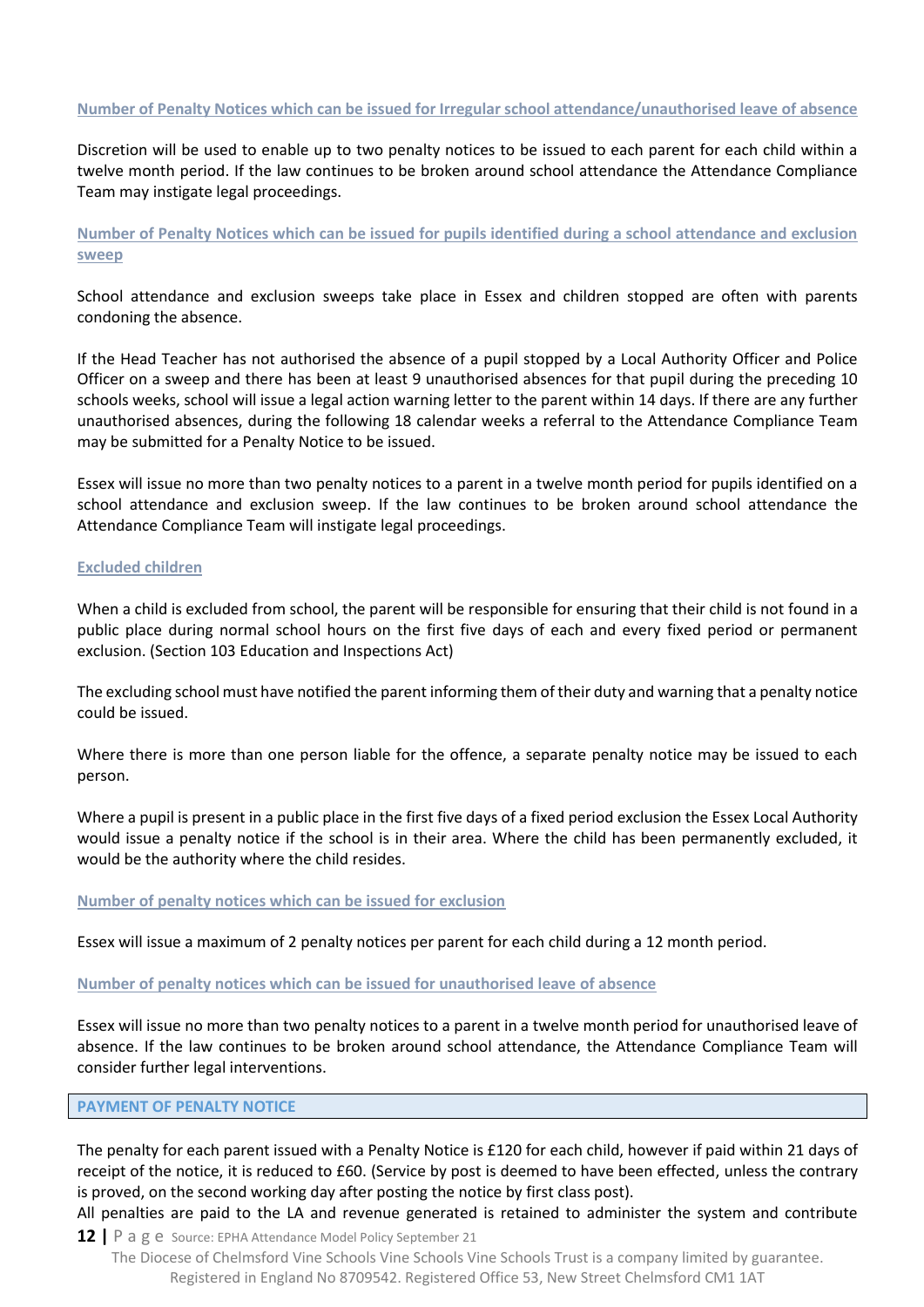towards s444 prosecutions following the non-payment of the Penalty Notice.

If the penalty is not paid in full by the end of the 28 day period, the Attendance Compliance Team will either prosecute for the offence to which the notice applies or withdraw the notice. The prosecution is not for nonpayment of the notice but is a prosecution for irregular school attendance – Education Act 1996 Section 4441.

There is no statutory right of appeal against the issuing of a penalty notice.

**WITHDRAWAL OF PENALTY NOTICE** 

A penalty notice may be withdrawn by the local authority named in the notice under the following circumstances:

- Where the local authority deems it ought not to have been issued i.e. where it has been issued outside the terms of the local code of conduct or where the evidence does not support the issuing of a penalty notice
- It appears to the local authority that the notice contains material errors
- Where it has been issued to the wrong person named as the recipient.

#### **CO-ORDINATION BETWEEN THE LOCAL AUTHORITY AND ITS LOCAL PARTNERS**

The Attendance Compliance Team and its local partners will review this Code of Conduct bi-annually unless local needs require otherwise.

#### **VERSIONS**

Original Code of Conduct was introduced in September 2004. Most recent revision - November 2017 Revised March 2019 for implementation from April 2019